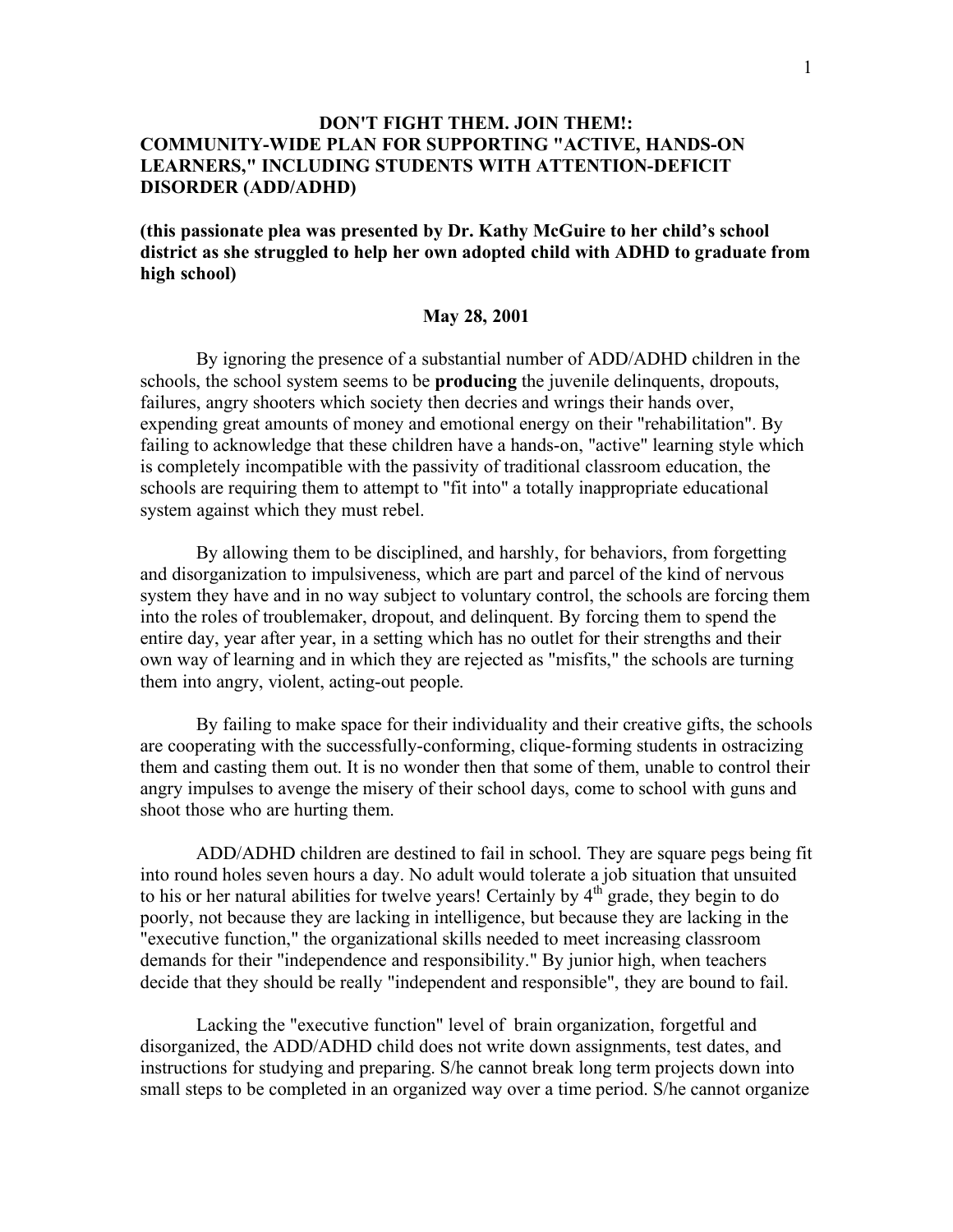notes for a "notebook check" nor keep up a "grade accumulation sheet." S/he cannot follow multi-part instructions written in paragraph form. S/he will not write long essay answers unless cued to "say more." S/he cannot remember books and other materials, forgets to turn in assignments that have to be done, loses books, forms, report cards. S/he he does not learn to become organized or to control impulses from past punishments or threatened future punishments.

And, even if all of these "executive function" problems are accommodated, the student with ADD/ADHD is expected to spend the majority of time in core classes **copying notes from the teacher's notes on an overhead.** What could be more deadly to a "hands on" learner than copying someone else's notes? Plus, their problems with small motor control for handwriting completely take their attention away from any possible learning, so that, at best, if they don't get in trouble for boredom, they will have completed a handwriting exercise.

ADD/ADHD kids need an arena for demonstrating strengths and skills, for belonging to a group of peers as much as any other adolescent in the schools. So they find their group, the other failures, dropouts, troublemakers, skaters, body-piercers, "wierdos." They become more and more defiant in announcing their difference, their unwillingness to conform to a situation which is completely at odds to their abilities and learning style. They self-medicate and seek risks; they become pregnant.

Looking at statistics for ADD/ADHD in the general population, you are talking about from 8-12% of children severely enough affected for medical diagnosis (American Academy of Pediatrics). If you look instead at a measure of learning styles like the Myers-Briggs Type Indicator, you have 38% of children with a rule-following, passive orientation (SJ) toward learning, 38% who are active, hands-on learners (SP), 12% who are "scientists," (NT) and 12% who are humanities-oriented (NF).

Yet the majority of teachers have the rule-following, passive orientation (SJ), and it is this orientation that is imposed on most children, most of the time. And the 38% active learners (SP) are spending their entire school day in an atmosphere completely hostile to their well being, a situation which is so stressful and unsuited to them that, if we as adults found ourselves in such a "job" situation, we would get out of it as fast as we could.

#### **Solution**:

Create an educational setting which capitalizes on the strengths of these "active learners" and provides them with the skills needed to pursue gainful work and happiness within the structure of our society.

## **Goals:**

1. Provision of equal opportunity for education to students with an "active learning" style.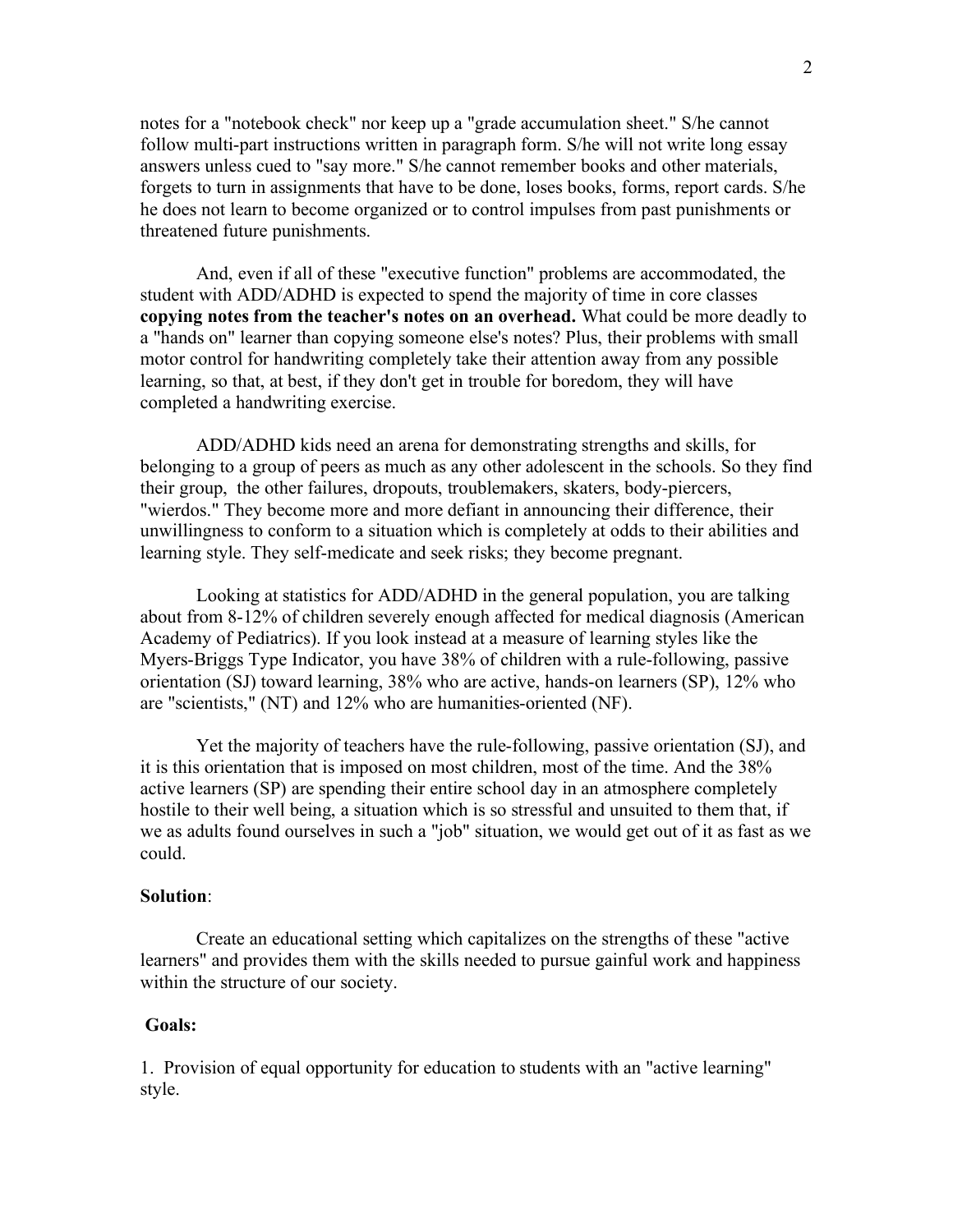- 2. Provision of a "path of excellence" to technical programs for students wishing a technically-oriented education and to college for students following an academic path.
- 3. Decrease in juvenile delinquency, school failure and drop out, and school violence.
- 4. Avoidance of a cresting wave of 504 plans, IDEA evaluations, due process hearings, civil lawsuits, and class action lawsuits which are caused by fighting against parents seeking equal rights to education for their children.
- 5. Creation of a positive, community spirit of empathy and compassion and respect for all kinds of people.

# **Necessary resources:**

- 1. A "can do," proactive attitude among administrators, teachers, parents, juvenile justice, and community resources with active brainstorming to overcome obstacles.
- 2. An active, community-wide program against prejudicial and discriminatory attitudes toward these children as "lazy, disorganized, unmotivated" and positive definition of their academic and social strengths.
- 3. Cooperation among all agencies and resources in the community toward the common goals.
- 4. Creation of a standing committee to work toward these goals.

**Provision** of the active-learning environment from K-12 could be through integration of active, multi-modality teaching and evaluation into all classrooms, creation of an "active learning" block in each school, or creation of a "magnet" school oriented around active learning (this is my favorite -- not a "dumping ground" but an innovative, specialized school).

**Funding** can come from reorientation of facilities and staff already being used to teach these students and/or from foundations or demonstration grants or, perhaps, the juvenile justice system -- "Can do" brainstorming will be needed to find a way to cover any additional funding, e.g., making the future new elementary school already planned into the "active learning" magnet, buy an existing facility -- someone will come up with a way if there is the will!

**Research** and other support can come from the Department of Education at nearby Universities, piloting a statewide, nation-wide demonstration project.

Ideally, **planning** will be instigated by the school system, with open input from parents, students, community experts, disability rights advocates, educators, juvenile justice, anyone interested in throwing ideas into the pot. When community members and parents feel they have had a say, and a part, in creating a positive option, they will support it even if administrative constraints must enter into the final decisions.

**Permission** can be granted from the State for a demonstration project, charter school, some avenue which recognizes the goals of reducing juvenile delinquency and school violence as equal to criteria for standardized testing, etc. "Can do" brainstorming needed to find a way.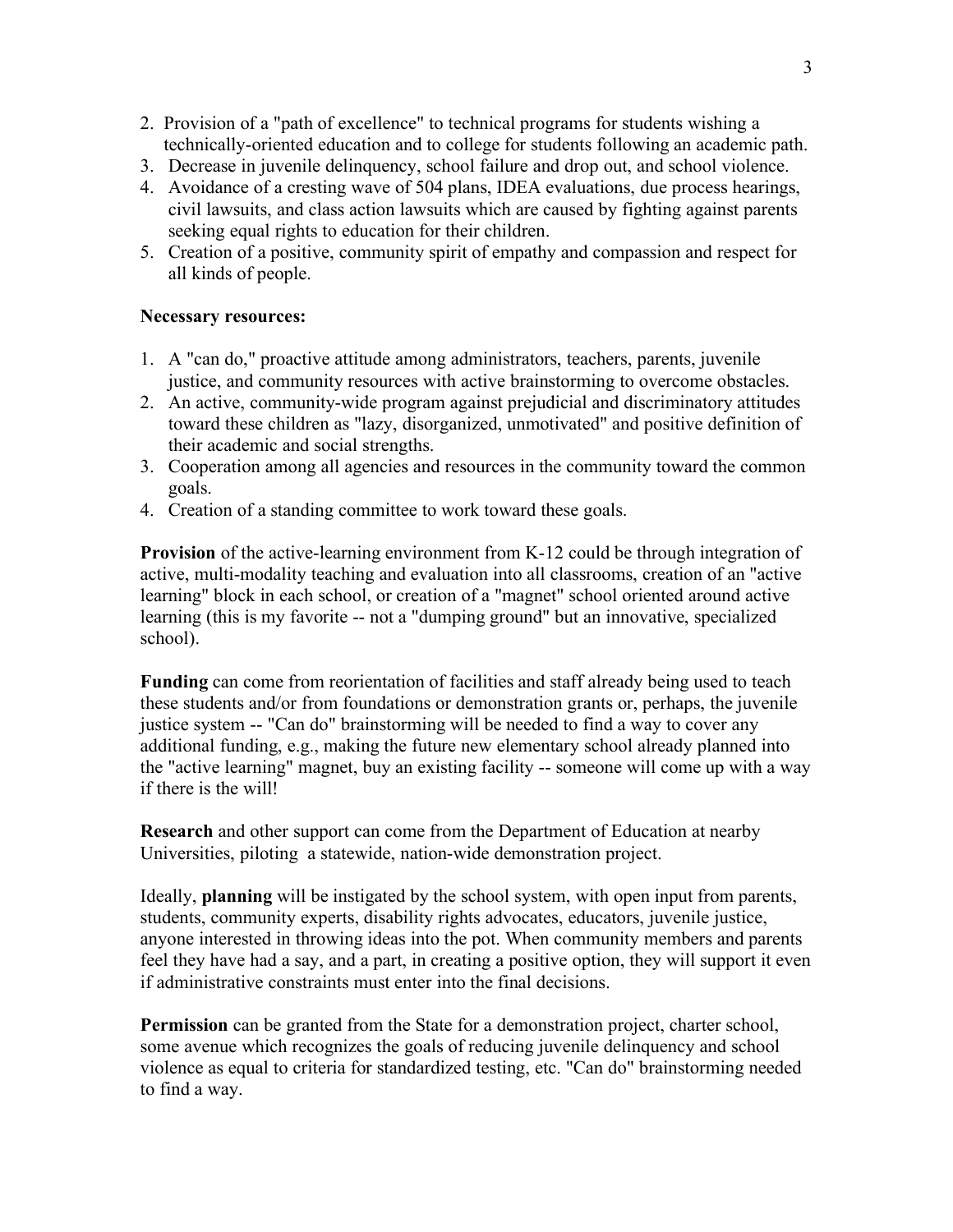## **1. Early Intervention:**

**Goal:** Identify and support these children and their families as early as possible, preventing the punishment which will lead to angry, defiant behavior later on.

Especially ADHD children are too active as soon as they are born, do no sleep through the night, do not sit still as soon as they can crawl, do not obey, do not learn from punishment. By the time they are toddlers, especially if paired with an authoritarian parent who demands obediance, and/or an impulsive parent, him or herself undiagnosed ADHD, self-medicating through alcohol and drugs, these children are hearing "No! No!" all day, are being beaten and pounded and shaken into submission.

ADD/ADHD is a hereditary disorder. Work with community agencies, obstetricians, pediatricians to reach out to the impulsive pregnant teens and other parents as early as possible, educating them about ADD/ADHD as hereditary, getting them help with the chaos and confusion of their own lives due to the disorder. Cooperate with community centers in offering support groups for parents which help them deal with their own disorder as well as reducing violent punishment in parenting these children.

Spot these kids in kindergarten (mine was already the only one standing on his head during story time) and reach out to their parents.

Teach parents and the community to look at children in terms of differing gifts and talents, rather than disabilities. Use the Myers-Briggs Typology Indicator (MBTI), highly validated and reliable, simple, inexpensive, with adult and children versions, to identify learning styles, teaching styles, possible career orientations, and Keirsey and Bates *Please Understand Me* (Prometheus Nemesis Book Company, 1984) as a simple explanation of the "differing gifts" which everyone brings to the table.

Use Howard Gardner's ( *Frames of Mind: The Theory of Multiple Intelligences ,*Basic Books, 1983; *Intelligence Reframed: Multiple Intelligences for the 21st Century,* Basic Books, 1999; David Perkins, *Smart Schools: Better Thinking and Learning For Every Child,* The Free Press, 1992) model of seven different intelligences to get every child and every parent to look at their own strengths and their own weaknesses.

Start the positive programs in kindergarten. Or at least, up until middle school, make sure that children are not punished for forgetting, disorganization, and other symptoms of ADD/ADHD/active learning and give them positive outlets for their gifts.

## **2. Discipline:**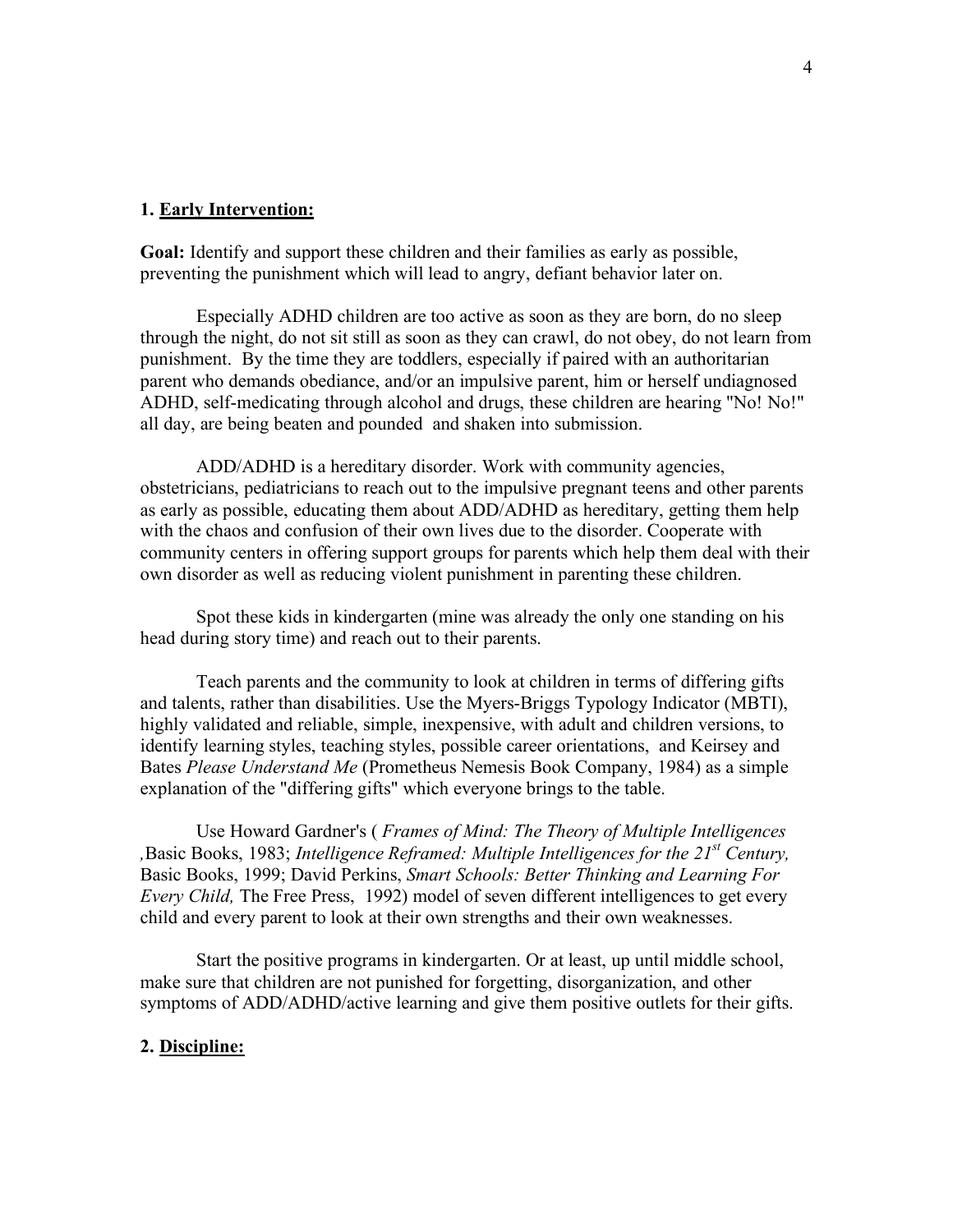**Goal:** Enhancing the self-esteem of these children who are always doing the "wrong" thing, who have been being punished for over-activity and not listening since toddlerhood.

Place so much emphasis upon positive reinforcement, point systems, awards, immediate feedback, activity, fun, that these kids won't have time or need to misbehave.

Understand what behaviors are voluntary (those taking scheming and long-term planning) and those which are involuntary (forgetting, disorganization, lack of motivation for boring, repetitive tasks, impulsiveness). Teach ways of coping and design environments to support positive behavior. Use natural and logical consequences a la Dreikurs rather than punishment. Avoid humiliation at all cost. Use a "can do" attitude to bring together educators, parents, community experts to figure out a hierarchy of behaviors and consequences that works for these children.

Stop punishing these children for forgetting and disorganization. Provide all students and parents with weekly and monthly syllabi listing expectations for students. Keep textbooks in class -- or throw them out! Send the kids to home or library to search the Internet, watch The Discover/History/Learning Channels, watch appropriate movies, interview their parents and community members to gather information.

Keep in mind that these children, because of hyperactivity, not listening, impulsiveness, forgetting, and disorganization, are doing the "wrong thing" all day long, every day of their lives. Lighten up as much as possible. Make the school environment so fun and pleasant that the worst consequence would be not being allowed to come to school.

Give these children short-term consequences and lots of opportunities to try again. Have the kids participate in a "school discipline council" where they are involved in deciding how to deal with troublesome behaviors on campus.

#### **3. School Culture:**

**Goal:** Provision of a positive peer group for these children to identify with.

You want to make this school, or this program within schools, the place that these children want to hang out, more than the Mall, the skateboard park, etc. You want to make the image of this school, or program, so positive that people are dying to get their children into it.

This will be the school, or program, where "Band" means electric guitars, drums, keyboard, learning about music by creating their own, bringing in their favorite music to share and to say why they like it, creating their own lyrics, having "guest" performers and bands of their choosing -- reading, writing, public speaking, problem-solving, Internet search all around active involvement in the kind of music they enjoy.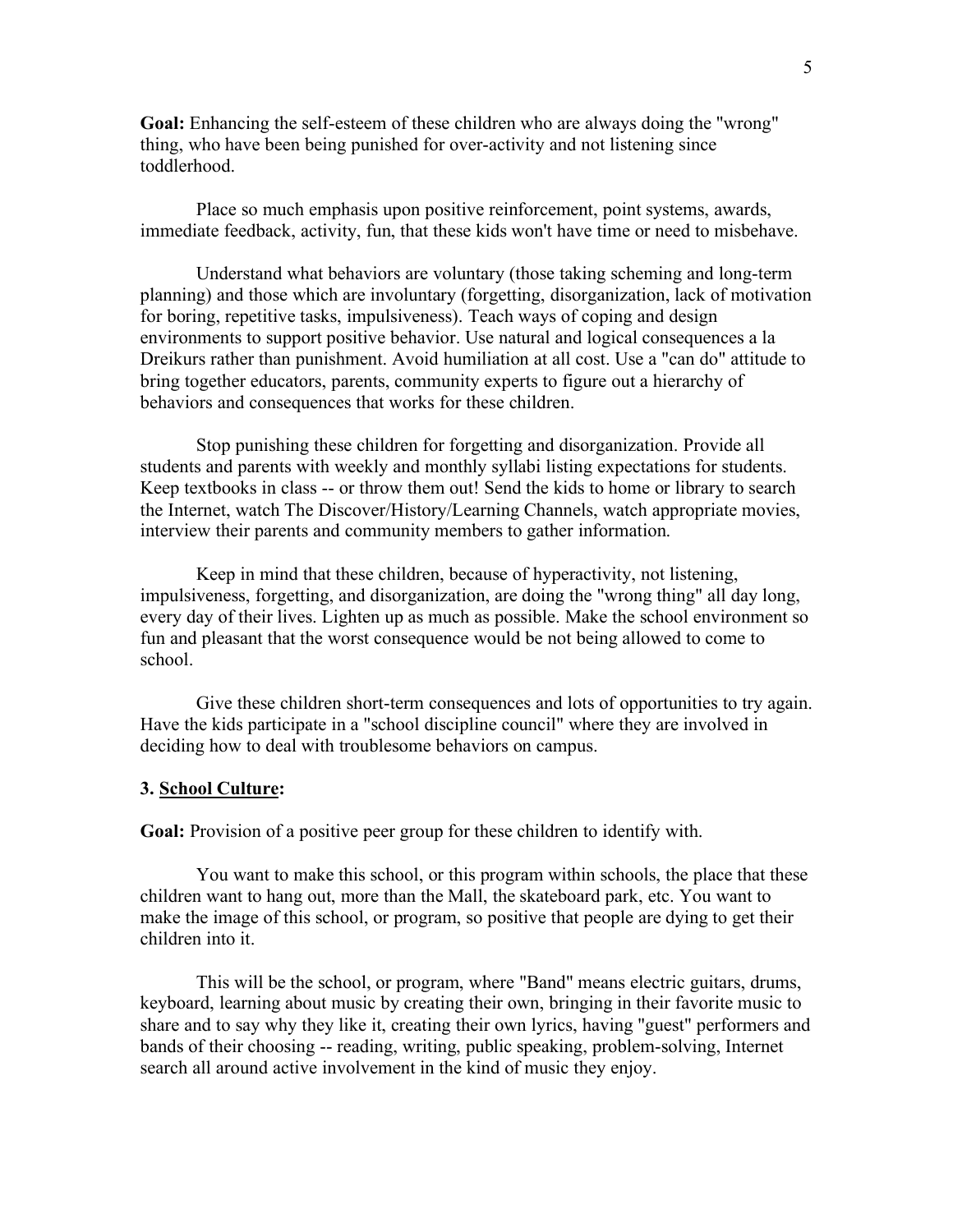These children are not interesting in the boring repetition of a task in order to be the "best band." They do not want to play trombone instead of drums because the band needs trombones. They are interested in process, not product. They want to make music that is exciting now, in the moment, every moment. They want to win personal awards every week. They want to have fun. That is the bottom line.

Similarly with athletics. Although they may be great natural athletes, these children begin to drop out of organized sports by junior high. At this level, sports are not played for the process, the fun, but involve a lot of boring, repetitive practice. Since only a few children actually play, sports now involves a lot of sitting on the bench. Also, higher-level team sports also involve a lot of "executive function" activities like memorizing strategies, remembering where to go in a play, waiting around, impulse control. None of these skills come easily for active learners.

These kids gravitate towards martial arts training of all kinds, which is also recognized as helping them with the discipline and self-control they need to learn. Let's teach a variety of martial arts, from aikido to tae kwando to kickboxing to karate, at school, for boys and girls. Let's have teams, engage in regional competitions, give this kind of sport as much status as football, baseball, basketball. Needed: a "can do" attitude to figure out how to bring martial arts into the schools.

Many of these kids also think that "boot camp" would be fun; many at least fantasize about careers in the armed services. Integrate these kinds of challenging activities (ropes courses, obstacle courses) into athletics.

And then there are skateboarding, rollerblading, rock climbing, ice skating, water polo, kayaking, rafting, water parks-- all the sports these kids gravitate toward which involve intense, kinesthetic, on-the-edge gracefulness and concentration more than boring, repetitive practice. "Can do" attitude needed! There is a way. Get donations of facilities, sponsorship by sports stores and outdoor stores, etc. Create teams with competitions, awards, esteem.

#### **4. Empathy Training:**

**Goal:** Decrease the clique-ishness, ostracism, and bullying which contribute to school violence.

Throughout the district, teach empathic listening skills and develop educational opportunities in all classes to explore and understand the different strengths and weaknesses of various peoples. Actively explore the different cliques, do sociograms, have the kids listen, talk, write about the inner worlds of kids who are different from themselves. Actively form children into learning groups which emphasize different skills, using the Myers-Briggs and Gardner's multiple intelligences as models.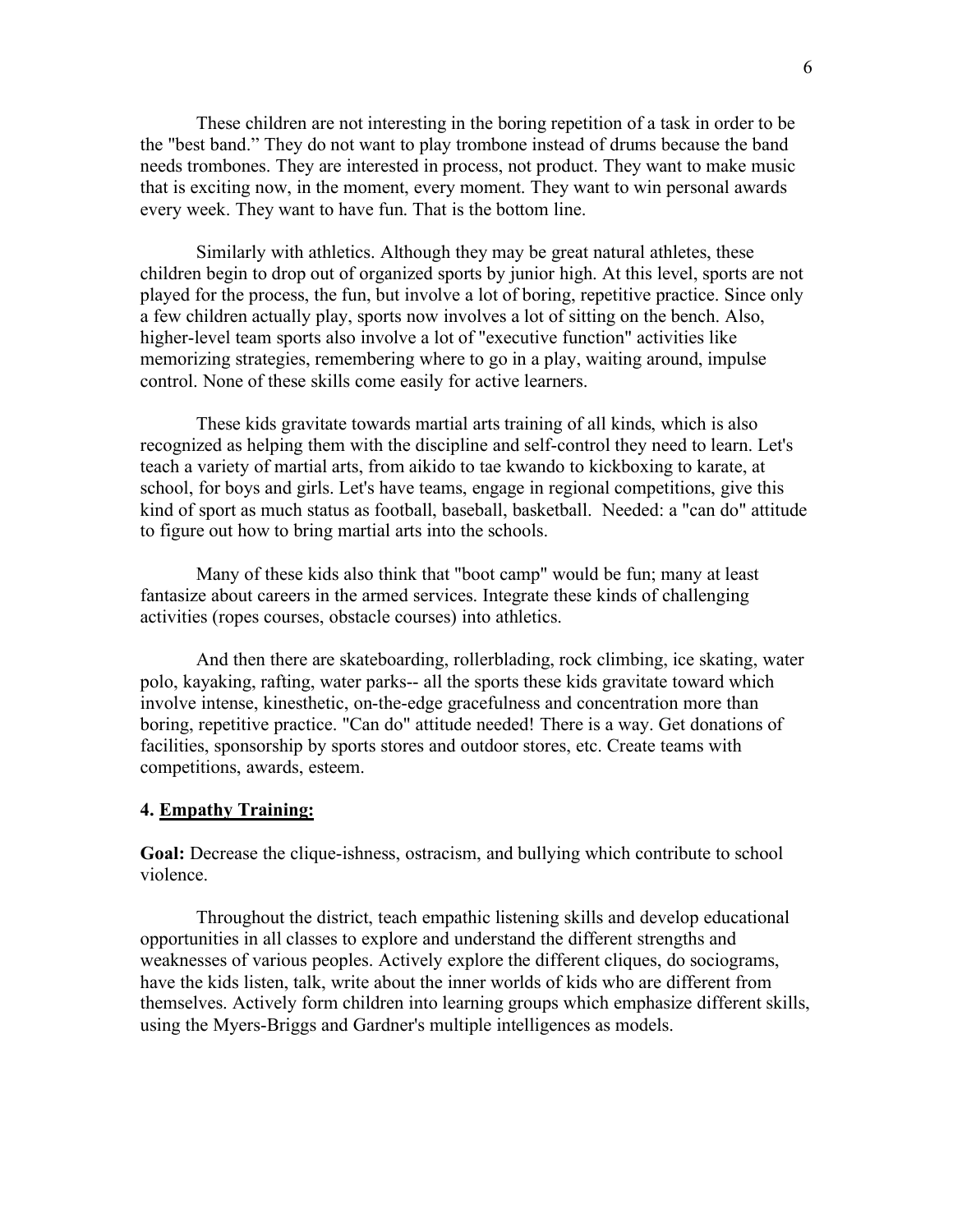Emphasize peer helping -- anyone who has a certain gift figuring out how to teach it or use it to help another child. Make "peer helping" an elective, a great thing to put on one's resume, so attractive that kids want to participate.

Use the theme of empathic understanding, diversity, across curriculum areas throughout the district, e.g., as a theme for English, History, Science, Social Studies, Geography, Language Learning, etc.

## 5. **Curriculum:**

**Goal:** Learning while having fun; process rather than product orientation; playing to these children's strengths and possible future careers.

**Bottom line**: design the curriculum around what these children like to do, their strengths, instead of trying to fit them into a traditional, passive learning style which humiliates, bores, denigrates, and infuriates them.

Consult with teachers who already present "hands-on" learning projects to the Gifted and Talented children and in technical programs, who understand this "active, hands on" learning style.

Throw out textbooks, worksheets, and all two-dimensional, passive learning and assessment tools and emphasize three-dimensional active, interactive, applied, "handson" learning. For example, decide what the kids need to learn in each unit of work, give them the list, and have them work as individuals and groups to ferret out the information and create projects to demonstrate their "competency-based" learning, e.g., their ability to apply the concepts and information in real situations (see Howard Gardner, *Intelligence Reframed*, and David Perkins, *Smart Schools*).

Throw out an outdated prejudice that reading and writing are the only paths to knowledge and to careers and allow these children to use the skills they have to prepare for the careers they will want to be involved in. Brainstorm and research about what these careers and skills will be. Allow these children to learn through modalities which they gravitate toward: active, hands-on exploration; kinesthetic learning through activity; television, film, video, music, computers; play-acting; group problem-solving; interviewing resources, etc., etc.

Have reading and writing directly related to active tasks the children want to accomplish, e.g., reading of manuals for machines to be operated, of plays to be performed, of Internet-search material according to a child's interests, etc. These children will read and write, if these activities are related to what they are trying to accomplish.

Go to www.schools.com and search for Private Schools: ADHD. Send for the brochures which will outline the innovative programs used with these children